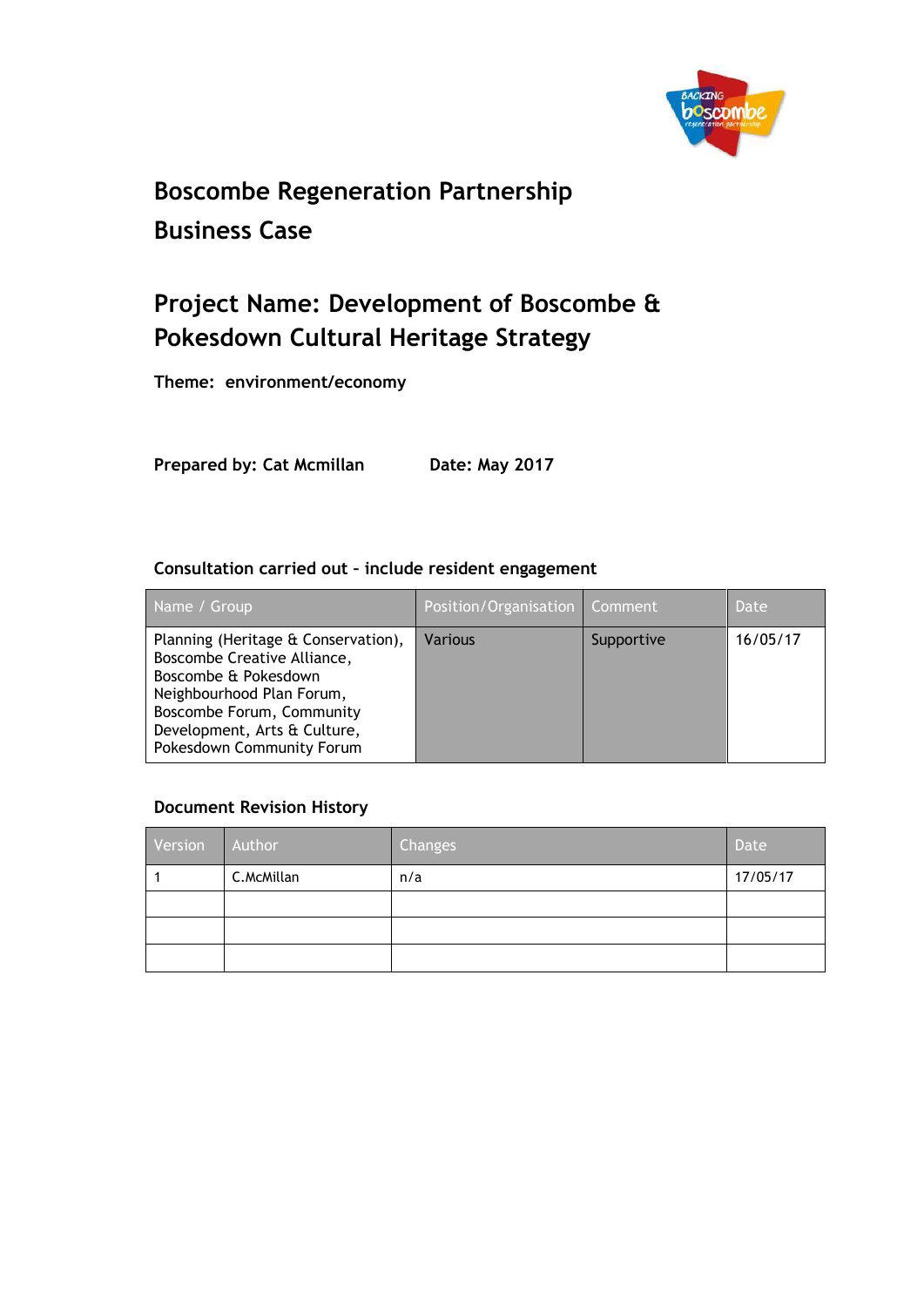

### 1 Executive Summary

Our vision

"Boscombe has welcoming, diverse, safe and clean neighbourhoods that people are proud of, offering positive opportunities for all and an arts and heritage inspired creative buzz."

Boscombe and Pokesdown have a unique and diverse history and culture. It's something that the local community are very proud of and are keen to enhance and protect. The Boscombe Commitment outlines the work of the Regeneration Partnership and highlights the area's cultural, creative and diverse offer. The Developing Neighbourhood Plan for Boscombe and Pokesdown has 'heritage' as a key area for protection and future development.

Through ongoing discussions with English Heritage and the Heritage Lottery Fund (and two unsuccessful bids) the feedback was that they are very interested in Boscombe but they need an overarching document which brings all the cultural and heritage pieces together in one place. In their view, this needs to be a strategic document which pulls everything together with key themes and priorities and this could help to support funding applications.

A Bournemouth Cultural Strategy is currently under development. It encompasses a wide range of subjects around arts and culture including events and festivals, public realm, database of cultural assets etc. Some of the high level aims of the Bournemouth wide Strategy are likely to be similar to what a Boscombe Strategy might need. However, the objectives and actions would likely be very different and unique to Boscombe.

This business case is to allocate a small amount of funding to allow the development of a Cultural heritage strategy for Boscombe & Pokesdown.

## 2 What do you plan to do

An initial meeting was held on the 16<sup>th</sup> May with initial stakeholders to test the interest and desire in developing a strategy. There was strong support to develop this further and one of the agreed 'next steps' was to apply to the BRP board for funding to enable the strategy to be developed. The funding will enable us to engage and consult with community groups and stakeholders to develop a cultural heritage strategy for Boscombe & Pokesdown.

| Partnership's Objective | Outcome                                               | <b>Benefits</b> |
|-------------------------|-------------------------------------------------------|-----------------|
| Housing                 | Secure a more sustainable<br>profile of accommodation |                 |
|                         | Create a more sustainable<br>community                |                 |
|                         | Improve Churchill Gardens<br>with targeted activity   |                 |

# 3 What will be achieved?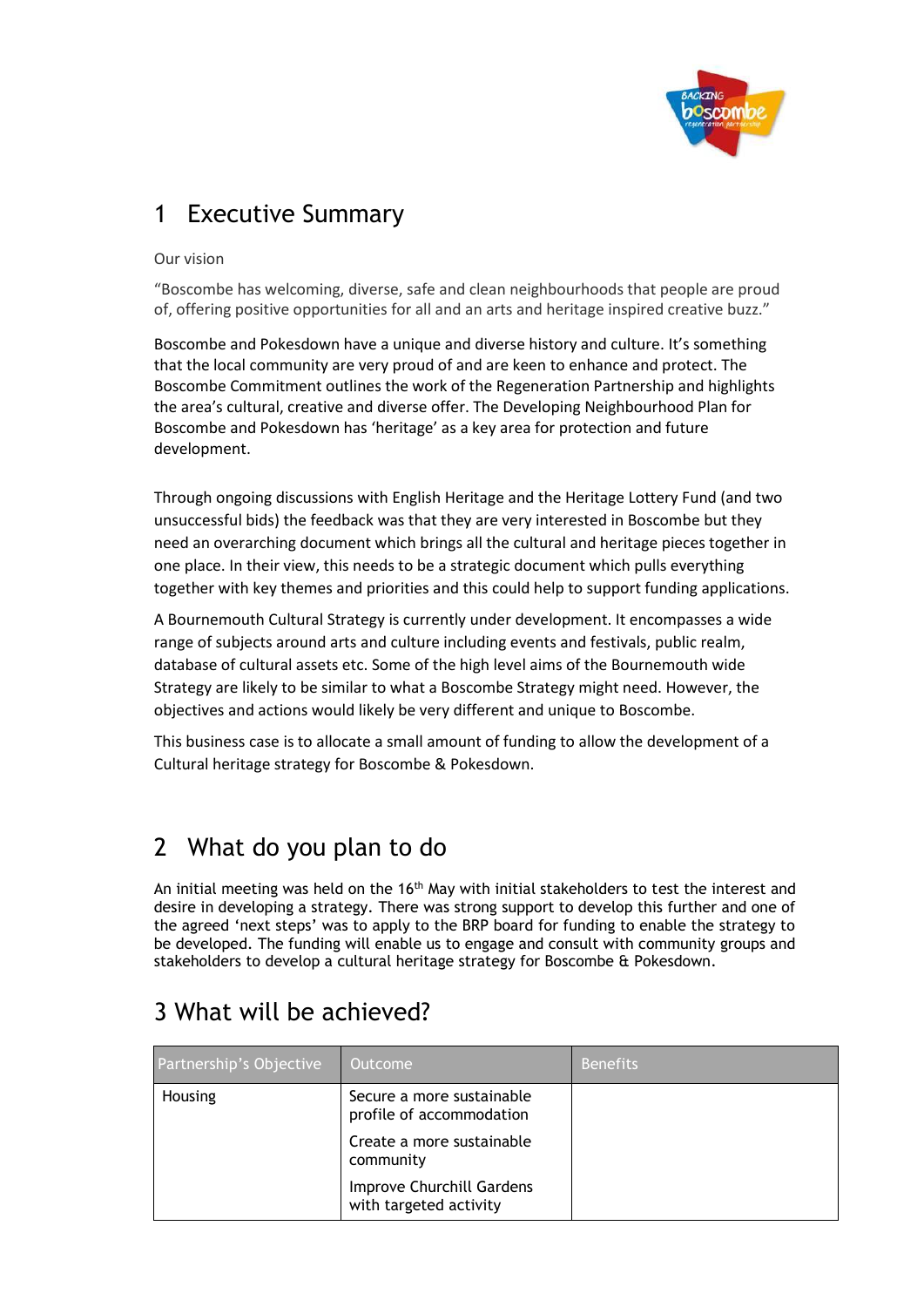

| Partnership's Objective | Outcome                                                                                | <b>Benefits</b>                                                                                                                                                                   |
|-------------------------|----------------------------------------------------------------------------------------|-----------------------------------------------------------------------------------------------------------------------------------------------------------------------------------|
|                         |                                                                                        |                                                                                                                                                                                   |
| A Safer Boscombe        | Reduce crime and the fear of<br>crime                                                  |                                                                                                                                                                                   |
|                         | Reduce anti social behaviour                                                           |                                                                                                                                                                                   |
| Environment             | Invest in parks and open<br>spaces                                                     | Potential for increased use of parks<br>and open spaces for events.                                                                                                               |
|                         | Enhance the appearance of<br>the area                                                  | Potential to expand and develop on<br>the bohemian Boscombe theme-<br>with street art and performance as<br>an example.                                                           |
| Economy                 | Reduce unemployment<br>Increase investment<br>A thriving creative industries<br>sector | Support and grow the creative<br>businesses and professional sector<br>by providing a strategy which can<br>attract funding and demonstrate<br>the strength of offer in the area. |
| Health                  | Reduce health inequalities                                                             |                                                                                                                                                                                   |
| Young People            | Improve educational outcomes<br>for local children                                     |                                                                                                                                                                                   |

## 4 Scope

**Included:** The development of a Boscombe & Pokesdown Cultural Heritage strategy through engagement with existing groups (Boscombe Forum, NPlan, Boscombe Creative Alliance, Boscombe Business Association etc.) and targeted engagement of groups which are currently under-represented.

**Excluded:** The funding will not be used to develop additional funding bids or to pay for the Bournemouth Cultural Strategy.

## 5 Risks

| <b>Risk</b>                                    | Mitigation                                                                                                                      |
|------------------------------------------------|---------------------------------------------------------------------------------------------------------------------------------|
| No 'buy in' from the community or stakeholders | The initial meeting held on 16/5/17<br>demonstrated a high level of support and<br>enthusiasm for this piece of work to develop |
| Cross over with the NPlan                      | Will work closely with the NPlan to ensure<br>that the two documents compliment rather                                          |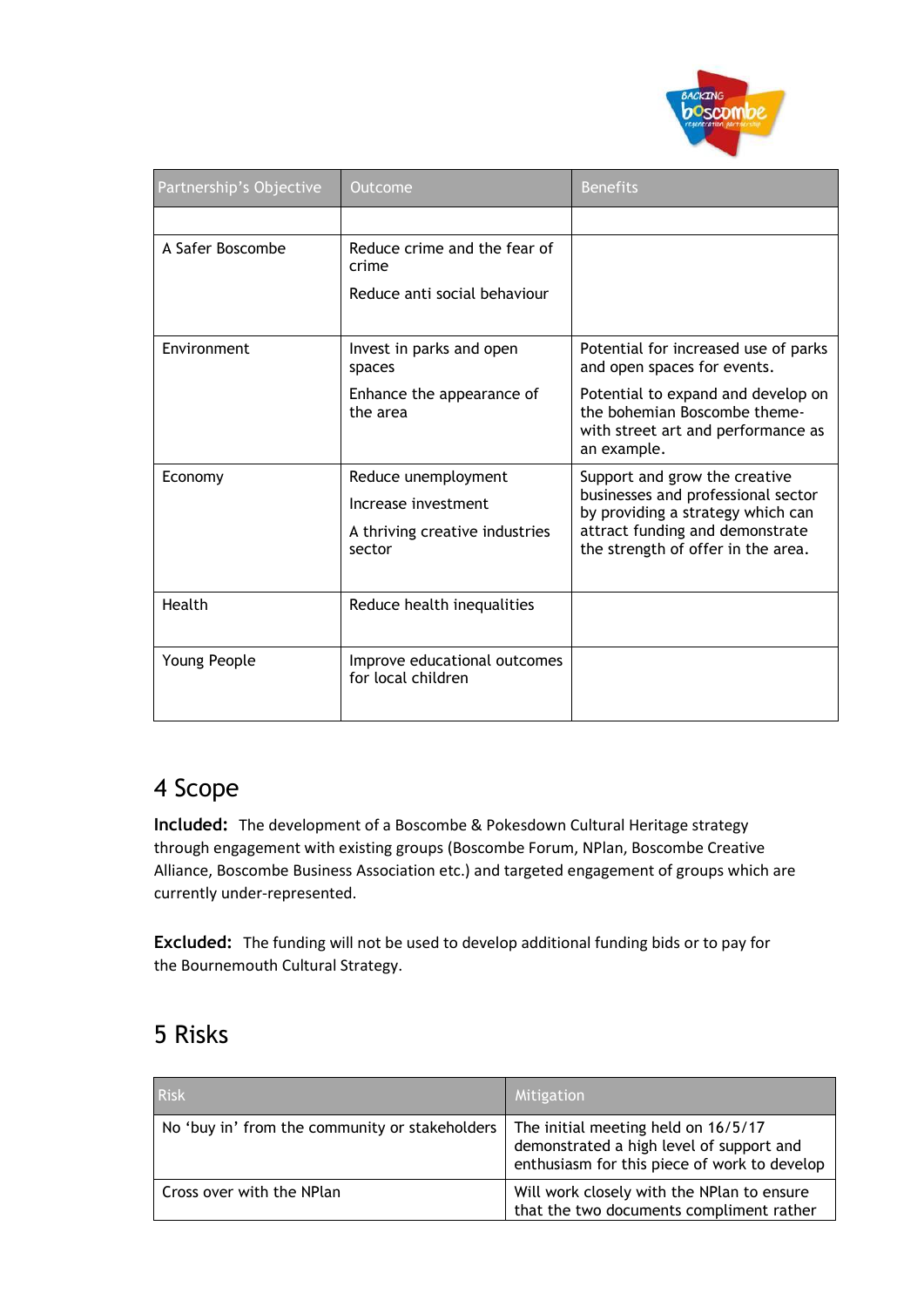

| <b>Risk</b> | Mitigation                |
|-------------|---------------------------|
|             | than duplicate each other |

## 6 Options

#### **Option 1 –**

Do nothing

| What it would achieve      | Cost (£k)                                                                                                                                          |
|----------------------------|----------------------------------------------------------------------------------------------------------------------------------------------------|
| nothing                    | $\Omega$                                                                                                                                           |
| <b>Strengths</b>           | Weaknesses                                                                                                                                         |
| No cost                    | No strategy developed; therefore, unlikely<br>to attract funding to grow Boscombe's<br>cultural offer or protect/enhance its<br>important heritage |
| <b>Risk</b>                |                                                                                                                                                    |
|                            | <b>Mitigation Strategy</b>                                                                                                                         |
| low                        | n/a                                                                                                                                                |
| <b>Accepted / Rejected</b> | Reason                                                                                                                                             |

#### **Option 2 –**

Use existing networks and expertise to develop a Cultural Heritage strategy for Boscombe and Pokesdown

| What it would achieve                                                                      | Cost (£k)   |
|--------------------------------------------------------------------------------------------|-------------|
| Production of a strategy through ground root<br>engagement and ownership of the community. | Approx. £5k |
| Strengths                                                                                  | Weaknesses  |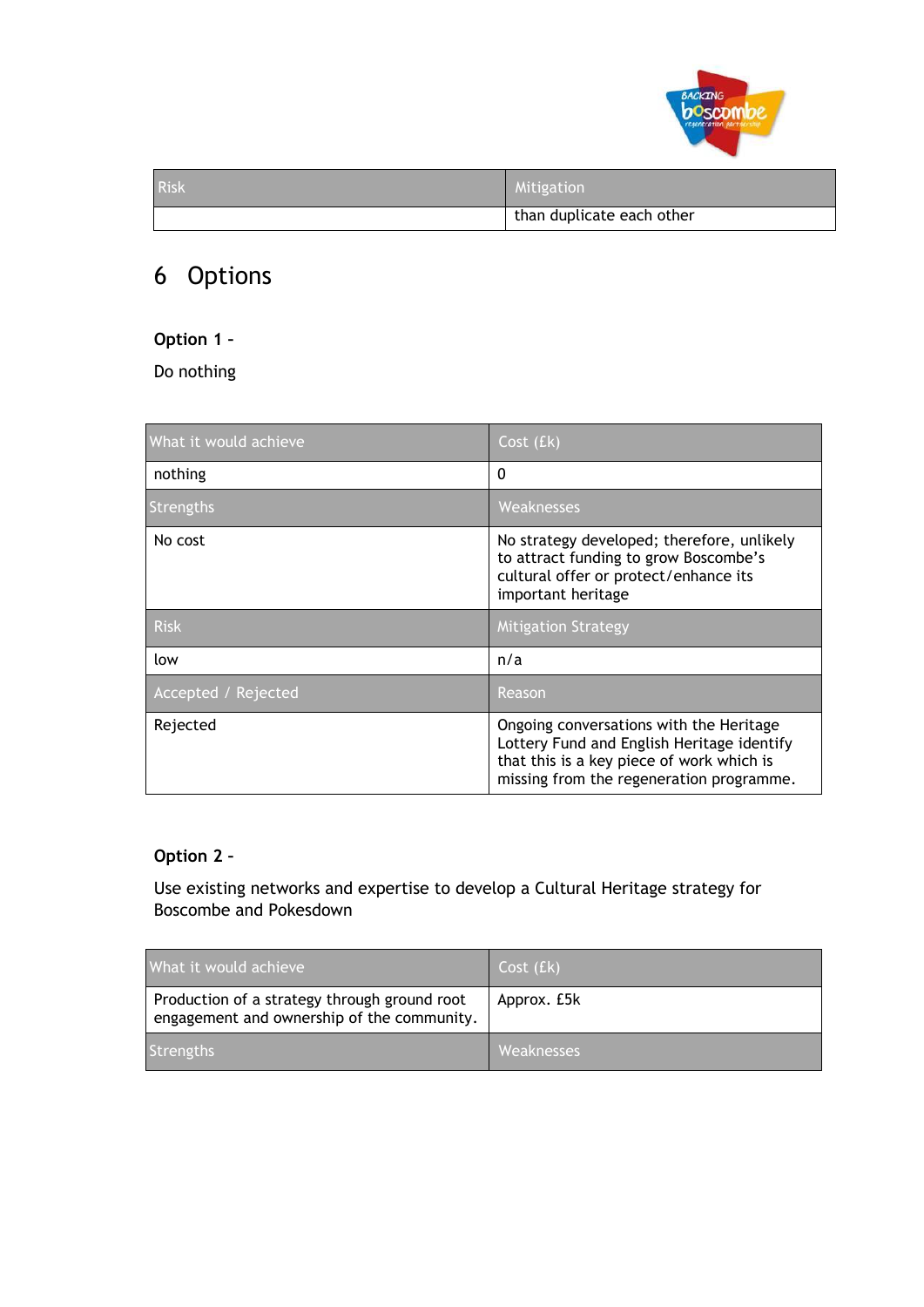

| Owned and developed in partnership with the<br>community to ensure that it meets their<br>current and future needs.<br>Provide a platform to link together the<br>existing work with the potential to attract<br>external funding.<br>Further develop Boscombe's identity as a<br>creative destination, acting as a catalyst for<br>attracting visitors and businesses.<br>Further develop a sense of pride in<br>Boscombe's unique cultural and heritage<br>offer. | Will depend on existing staff resources to<br>help develop the strategy<br>Takes time.<br>No guarantees!<br>Risk of conflicting agendas and priorities. |
|---------------------------------------------------------------------------------------------------------------------------------------------------------------------------------------------------------------------------------------------------------------------------------------------------------------------------------------------------------------------------------------------------------------------------------------------------------------------|---------------------------------------------------------------------------------------------------------------------------------------------------------|
| <b>Risk</b>                                                                                                                                                                                                                                                                                                                                                                                                                                                         | <b>Mitigation Strategy</b>                                                                                                                              |
| medium                                                                                                                                                                                                                                                                                                                                                                                                                                                              | Wide engagement with stakeholders and<br>groups already working towards the same<br>aims and ambitions.                                                 |
| Accepted / Rejected                                                                                                                                                                                                                                                                                                                                                                                                                                                 | Reason                                                                                                                                                  |
| accepted                                                                                                                                                                                                                                                                                                                                                                                                                                                            | Makes best use of resources relative to the<br>desired outcomes.                                                                                        |

#### **Option 3 –**

#### Employ a consultant/agency to undertake the development

| What it would achieve                                                     | Cost (£k)                                                                                                                          |
|---------------------------------------------------------------------------|------------------------------------------------------------------------------------------------------------------------------------|
| Development of a Cultural Heritage Strategy<br>for Boscombe and Pokesdown | Approx. £20k                                                                                                                       |
| Strengths                                                                 | Weaknesses                                                                                                                         |
| Specific project brief with payment on                                    | Loss of control.                                                                                                                   |
| production.                                                               | Expensive.                                                                                                                         |
| Dedicated resource to undertake the work.                                 | Won't have the same level of invested<br>interest in the area.                                                                     |
|                                                                           | May not have the links to community<br>networks in the area.                                                                       |
| <b>Risk</b>                                                               | <b>Mitigation Strategy</b>                                                                                                         |
| high                                                                      | Staff involved in the specification of the<br>project brief and remain closely involved<br>during the development of the strategy. |
| Accepted / Rejected                                                       | Reason                                                                                                                             |
| Rejected                                                                  | High cost-high risk                                                                                                                |